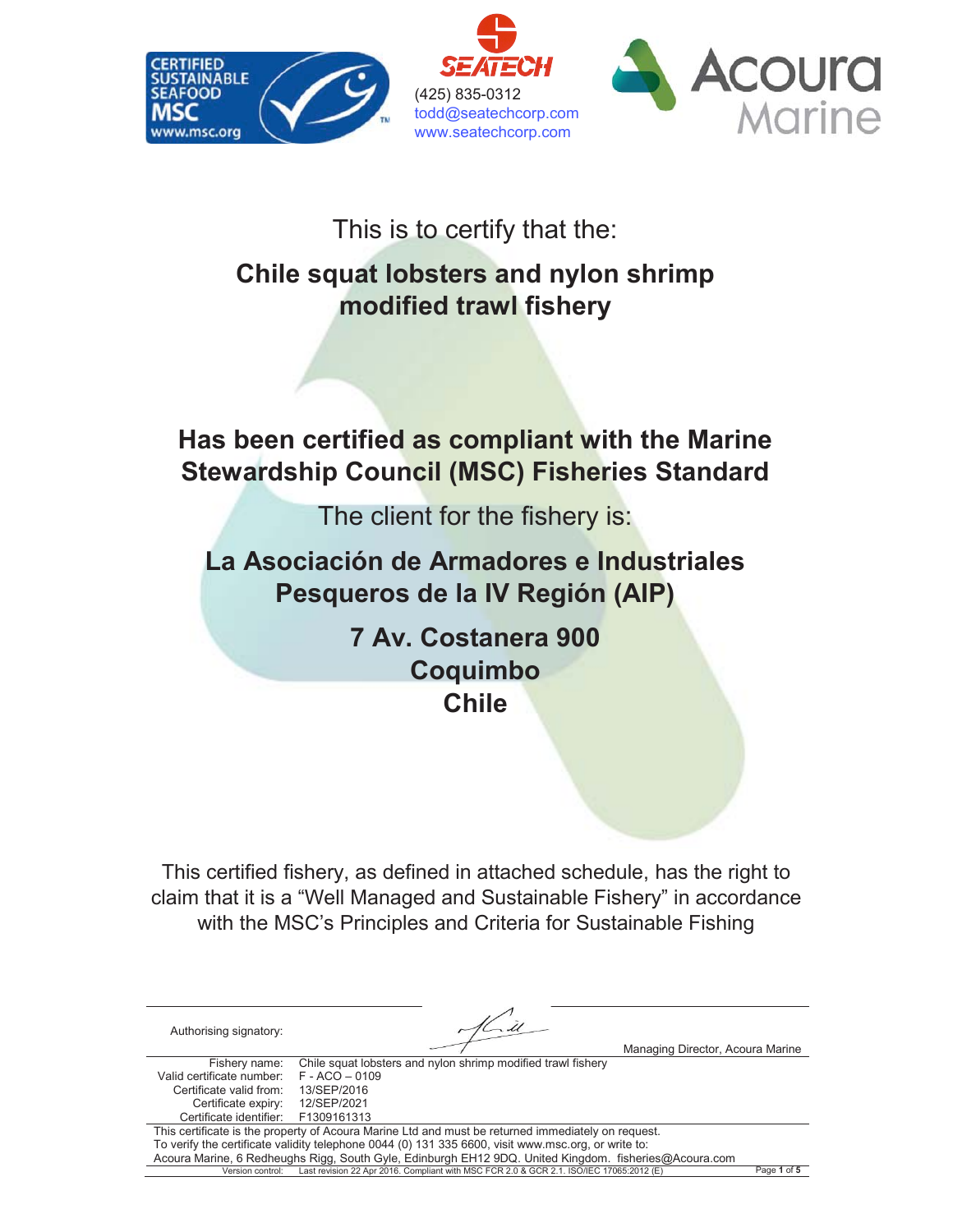

# **Certificate schedule**

### **UNITS OF CERTIFICATION**

Definition: Target stock(s) combined with the fishing method/gear and practice (including vessel type/s) pursuing that stock, and any fleets, or groups of vessels, or individual fishing operators that are covered by the MSC fishery certificate. Note that other eligible fishers may also be included in some Units of Assessment but not initially certified (until covered by a certificate sharing arrangement).

#### **UoC 1**

| Species:           | Nylon shrimp (Heterocarpus reedi)                                                                  |
|--------------------|----------------------------------------------------------------------------------------------------|
| Geographical area: | Northern & Southern Zones (Regions II, III, IV, V, VI, VII, VIII)                                  |
|                    | Method of capture:   Industrial modified trawl                                                     |
| Stock:             | Nylon shrimp northern and southern zone stocks                                                     |
| Management System: | <b>SUBPESCA</b>                                                                                    |
| Client Group:      | La Asociación de Armadores e Industriales Pesqueros de la IV<br>Región                             |
|                    | The eligible fishers are vessels belonging to the client group or<br>approved by the client group. |

#### **UoC 2**

| Species:           | Nylon shrimp (Heterocarpus reedi)                                                                                                                                            |
|--------------------|------------------------------------------------------------------------------------------------------------------------------------------------------------------------------|
|                    | Geographical area:   Northern Zone (Region IV)                                                                                                                               |
|                    | Method of capture:   Artisanal modified trawl                                                                                                                                |
| Stock:             | Nylon shrimp northern zone stock                                                                                                                                             |
| Management System: | <b>SUBPESCA</b>                                                                                                                                                              |
| Client Group:      | La Asociación de Armadores e Industriales Pesqueros de la IV<br>Región<br>The eligible fishers are vessels belonging to the client group or<br>approved by the client group. |

| Authorising signatory:    |                                                                                                       | Managing Director, Acoura Marine |             |
|---------------------------|-------------------------------------------------------------------------------------------------------|----------------------------------|-------------|
| Fishery name:             | Chile squat lobsters and nylon shrimp modified trawl fishery                                          |                                  |             |
| Valid certificate number: | $F - ACO - 0109$                                                                                      |                                  |             |
| Certificate valid from:   | 13/SEP/2016                                                                                           |                                  |             |
| Certificate expiry:       | 12/SEP/2021                                                                                           |                                  |             |
| Certificate identifier:   | F1309161313                                                                                           |                                  |             |
|                           | This certificate is the property of Acoura Marine Ltd and must be returned immediately on request.    |                                  |             |
|                           | To verify the certificate validity telephone 0044 (0) 131 335 6600, visit www.msc.org, or write to:   |                                  |             |
|                           | Acoura Marine, 6 Redheughs Rigg, South Gyle, Edinburgh EH12 9DQ. United Kingdom. fisheries@Acoura.com |                                  |             |
| Version control:          | Last revision 22 Apr 2016. Compliant with MSC FCR 2.0 & GCR 2.1. ISO/IEC 17065:2012 (E)               |                                  | Page 2 of 5 |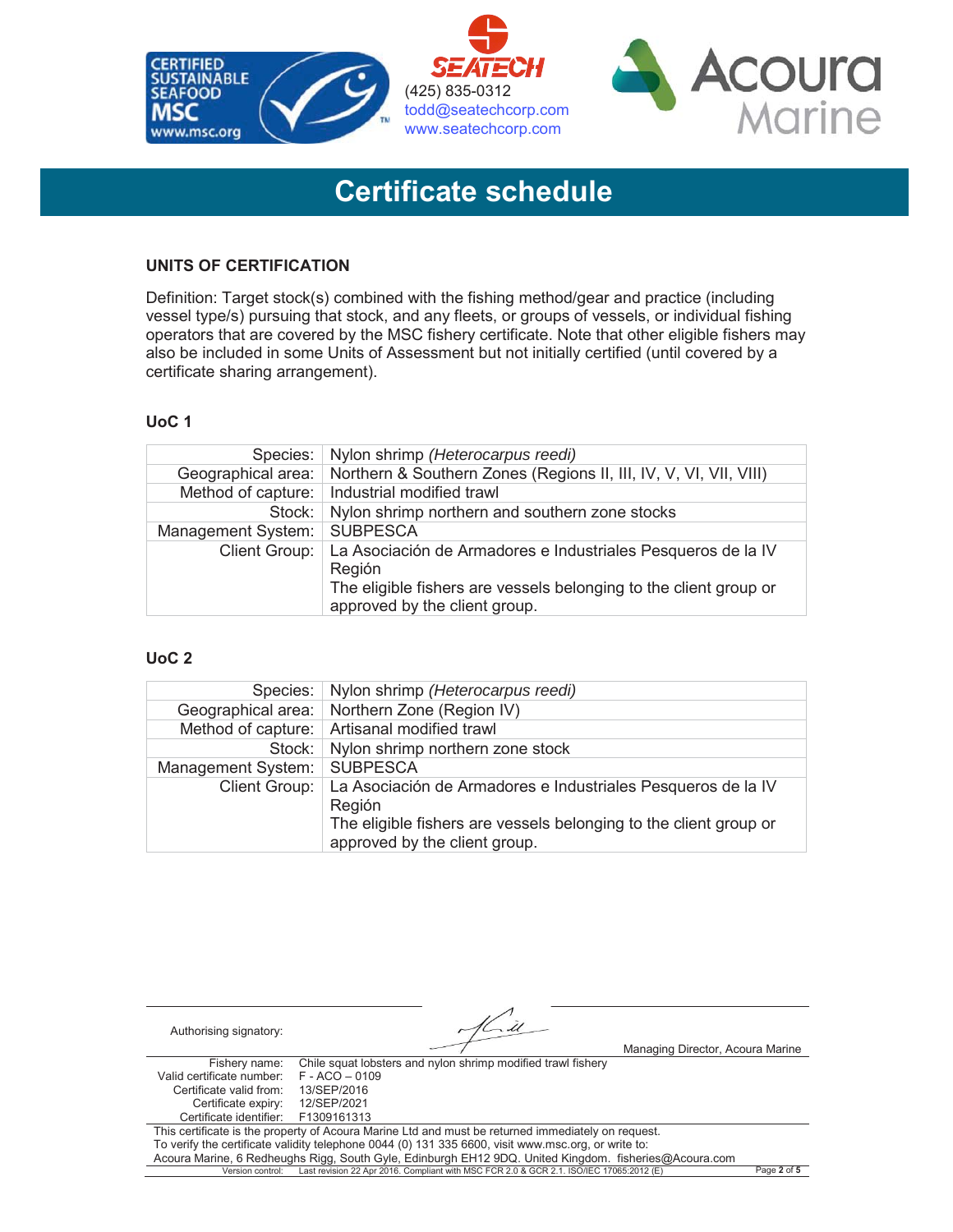

#### **UoC 3**

|                    | Species: Yellow squat lobster (Cervimunida johni)                 |
|--------------------|-------------------------------------------------------------------|
|                    | Geographical area:   Northern Zone (Regions III, IV)              |
|                    | Method of capture:   Industrial modified trawl                    |
| Stock:             | Yellow squat lobster northern zone stock                          |
| Management System: | <b>SUBPESCA</b>                                                   |
| Client Group:      | La Asociación de Armadores e Industriales Pesqueros de la IV      |
|                    | Región                                                            |
|                    | The eligible fishers are vessels belonging to the client group or |
|                    | approved by the client group.                                     |

#### **UoC 4**

|                    | Species:   Yellow squat lobster <i>(Cervimunida johni)</i>                                         |
|--------------------|----------------------------------------------------------------------------------------------------|
|                    | Geographical area:   Northern Zone (Region IV)                                                     |
|                    | Method of capture:   Artisanal modified trawl                                                      |
|                    | Stock: Yellow squat lobster northern zone stock                                                    |
| Management System: | <b>SUBPESCA</b>                                                                                    |
| Client Group:      | La Asociación de Armadores e Industriales Pesqueros de la IV<br>Región                             |
|                    | The eligible fishers are vessels belonging to the client group or<br>approved by the client group. |

#### **UoC 5**

|                    | Species:   Yellow squat lobster (Cervimunida johni)                                                |
|--------------------|----------------------------------------------------------------------------------------------------|
| Geographical area: | Southern Zone (Regions V, VI, VII, VIII)                                                           |
|                    | Method of capture:   Industrial modified trawl                                                     |
|                    | Stock: Yellow squat lobster southern zone stock                                                    |
| Management System: | <b>SUBPESCA</b>                                                                                    |
| Client Group:      | La Asociación de Armadores e Industriales Pesqueros de la IV<br>Región                             |
|                    | The eligible fishers are vessels belonging to the client group or<br>approved by the client group. |

| Authorising signatory:    |                                                                                                       | Managing Director, Acoura Marine |             |
|---------------------------|-------------------------------------------------------------------------------------------------------|----------------------------------|-------------|
| Fishery name:             | Chile squat lobsters and nylon shrimp modified trawl fishery                                          |                                  |             |
| Valid certificate number: | $F - ACO - 0109$                                                                                      |                                  |             |
| Certificate valid from:   | 13/SEP/2016                                                                                           |                                  |             |
| Certificate expiry:       | 12/SEP/2021                                                                                           |                                  |             |
| Certificate identifier:   | F1309161313                                                                                           |                                  |             |
|                           | This certificate is the property of Acoura Marine Ltd and must be returned immediately on request.    |                                  |             |
|                           | To verify the certificate validity telephone 0044 (0) 131 335 6600, visit www.msc.org, or write to:   |                                  |             |
|                           | Acoura Marine, 6 Redheughs Rigg, South Gyle, Edinburgh EH12 9DQ. United Kingdom. fisheries@Acoura.com |                                  |             |
| Version control:          | Last revision 22 Apr 2016. Compliant with MSC FCR 2.0 & GCR 2.1. ISO/IEC 17065:2012 (E)               |                                  | Page 3 of 5 |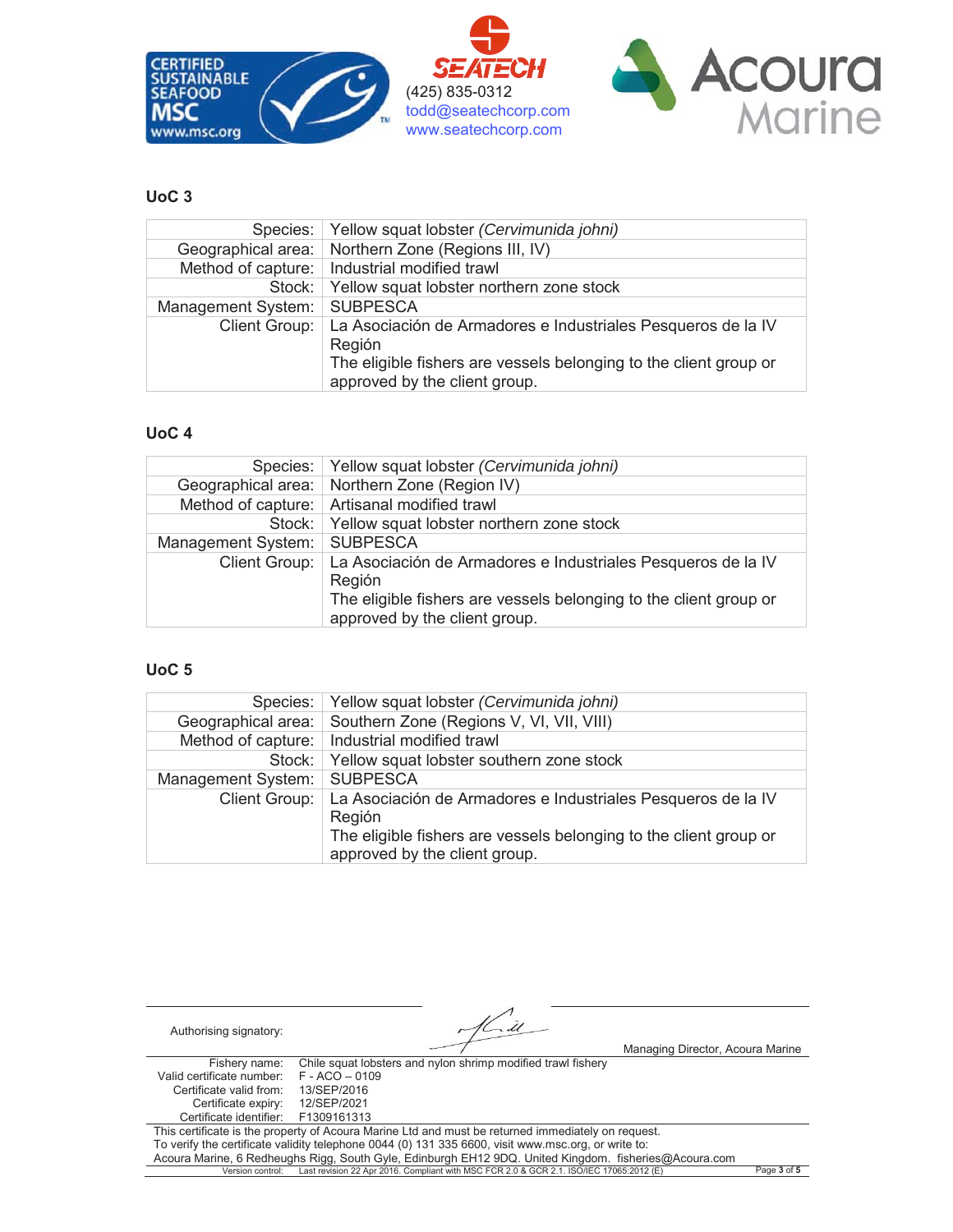

#### **UoC 6**

| Species:           | Red squat lobster (Pleuronocodes monodon)                         |
|--------------------|-------------------------------------------------------------------|
| Geographical area: | Northern Zone (Regions II, III, IV)                               |
|                    | Method of capture:   Industrial Modified Trawl                    |
| Stock:             | Red squat lobster northern zone stock                             |
| Management System: | <b>SUBPESCA</b>                                                   |
| Client Group:      | La Asociación de Armadores e Industriales Pesqueros de la IV      |
|                    | Región                                                            |
|                    | The eligible fishers are vessels belonging to the client group or |
|                    | approved by the client group.                                     |

#### **UoC 7**

| Species:           | Red squat lobster (Pleuronocodes monodon)                                                                                                                                    |
|--------------------|------------------------------------------------------------------------------------------------------------------------------------------------------------------------------|
|                    | Geographical area:   Northern Zone (Region IV)                                                                                                                               |
|                    | Method of capture:   Artisanal Modified Trawl                                                                                                                                |
|                    | Stock:   Red squat lobster northern zone stock                                                                                                                               |
| Management System: | <b>SUBPESCA</b>                                                                                                                                                              |
| Client Group:      | La Asociación de Armadores e Industriales Pesqueros de la IV<br>Región<br>The eligible fishers are vessels belonging to the client group or<br>approved by the client group. |

#### **UoC 8**

| Species:           | Red squat lobster (Pleuronocodes monodon)                                                          |
|--------------------|----------------------------------------------------------------------------------------------------|
| Geographical area: | Southern Zone (Regions V, VI, VII, VIII)                                                           |
|                    | Method of capture:   Industrial Modified Trawl                                                     |
| Stock:             | Red squat lobster southern zone stock                                                              |
| Management System: | <b>SUBPESCA</b>                                                                                    |
| Client Group:      | La Asociación de Armadores e Industriales Pesqueros de la IV<br>Región                             |
|                    | The eligible fishers are vessels belonging to the client group or<br>approved by the client group. |

#### Other Eligible Fishers: None.

| Authorising signatory:    | Managing Director, Acoura Marine                                                                      |             |
|---------------------------|-------------------------------------------------------------------------------------------------------|-------------|
| Fishery name:             | Chile squat lobsters and nylon shrimp modified trawl fishery                                          |             |
| Valid certificate number: | $F - ACO - 0109$                                                                                      |             |
| Certificate valid from:   | 13/SEP/2016                                                                                           |             |
| Certificate expiry:       | 12/SEP/2021                                                                                           |             |
| Certificate identifier:   | F1309161313                                                                                           |             |
|                           | This certificate is the property of Acoura Marine Ltd and must be returned immediately on request.    |             |
|                           | To verify the certificate validity telephone 0044 (0) 131 335 6600, visit www.msc.org, or write to:   |             |
|                           | Acoura Marine, 6 Redheughs Rigg, South Gyle, Edinburgh EH12 9DQ. United Kingdom. fisheries@Acoura.com |             |
| Version control:          | Last revision 22 Apr 2016. Compliant with MSC FCR 2.0 & GCR 2.1. ISO/IEC 17065:2012 (E)               | Page 4 of 5 |